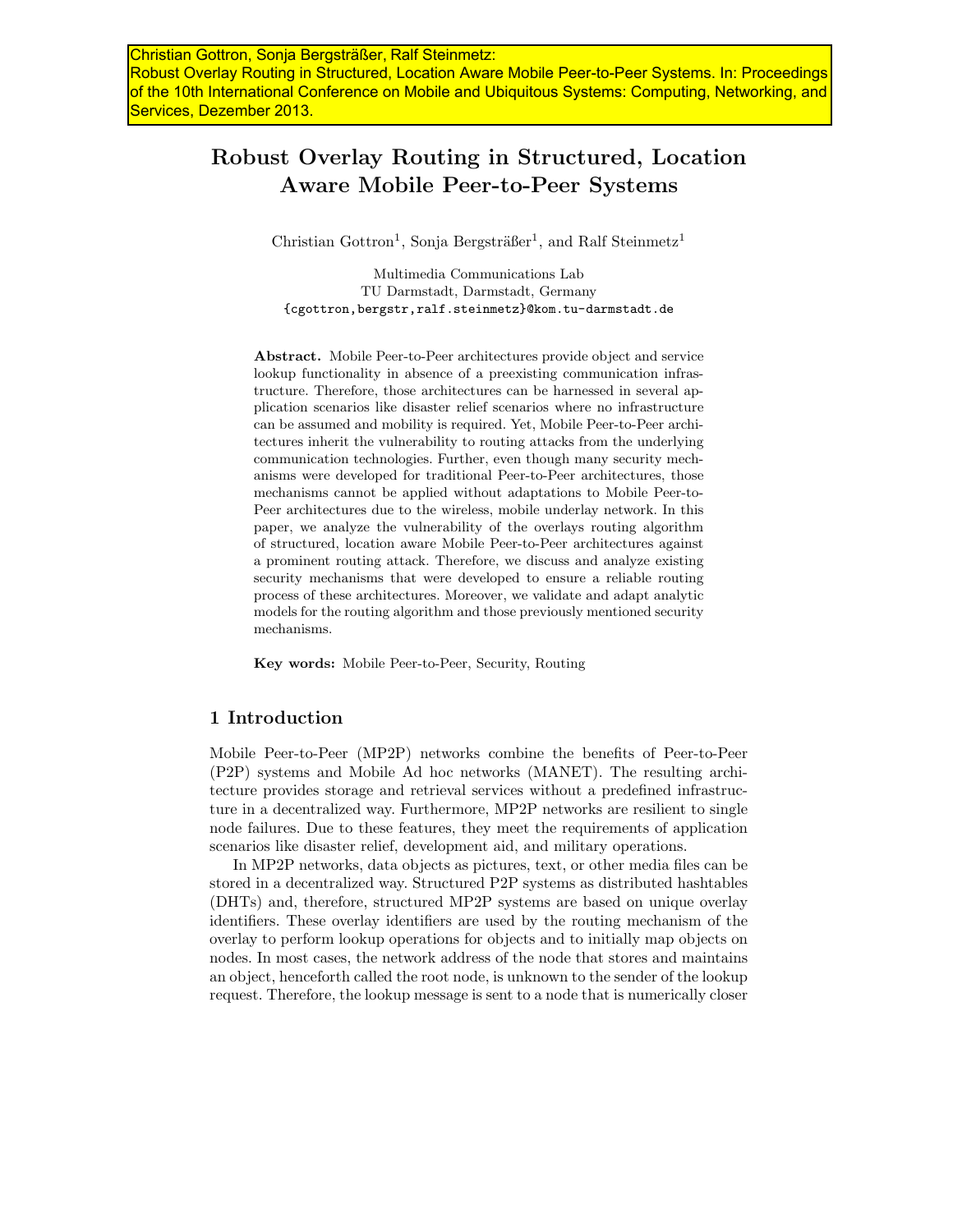to the root according to the overlay identifier. These intermediate nodes are used forward the message to a node with an identifier that is numerically closer to the destination, until the lookup request is received by the root.

However, even though multiple MP2P architectures were proposed in the recent years, providing security in terms of robustness (as increasing the availability of stored objects) was mostly neglected. Due to their decentralized architecture, MP2P networks are highly vulnerable to routing attacks. Further, new challenges arose due to the combination of a P2P network with a MANET. Those challenges include a strongly limited bandwidth, an increased packet loss due to the characteristics of the wireless channel and a highly dynamic topology due to node mobility. As a result, existing security mechanisms for traditional P2P architectures that are based on the Internet as underlay cannot be directly applied without adaptations in an MP2P scenario.

In the scope of this paper, we analyze attacks performed by maliciously behaving intermediate nodes that do not forward lookup requests correctly but drop them. Thus, we survey the effects of this Incorrect Lookup Routing Attack on the reliability of a location aware MP2P systems lookup mechanism in the following sections. Moreover, we evaluate and compare the most promising, existing security mechanism for DHTs and the Overlay WatchDog, an approach developed for a structured, location aware MP2P architecture [\[1\]](#page-11-0). Based on these results we validate and optimize our analytic models for these security mechanisms, which have been proposed in [\[1\]](#page-11-0).

The rest of the paper is structured as follows, in the next section we introduce related work that has motivated our work. In Section 3 we provide background information on MP2P systems. Section 4 focuses on the validation and adoption of the analytic models for the Incorrect Lookup Routing Attack. IIn Section 5, we discuss and evaluate security mechanisms that have been developed to increase the robustness of the overlay's lookup algorithm. Moreover, we validate the analytic models of these mechanisms in the light of MP2P systems. In the last section we conclude this paper and discuss future work.

# <span id="page-1-0"></span>2 Related Work

The Incorrect Lookup Routing Attack has initially been introduced by Sit and Morris [\[2\]](#page-11-1) in the context of DHTs. This attack is based on maliciously behaving intermediate nodes that do not forward received lookup requests but misroute or drop them. As a result, an increased fraction of lookup requests fails. Several security mechanisms were proposed for traditional DHT architectures to increase the robustness against this attack. However, existing mechanisms for DHTs are mostly based on the following three basic concepts.

The first concept harnesses an iterative routing mechanism. During routing, feedback is provided to the source node of the lookup request on each step. Thus, misdirected or dropped lookup messages can be detected by the source node based on this feedback or whenever no feedback is received. This concept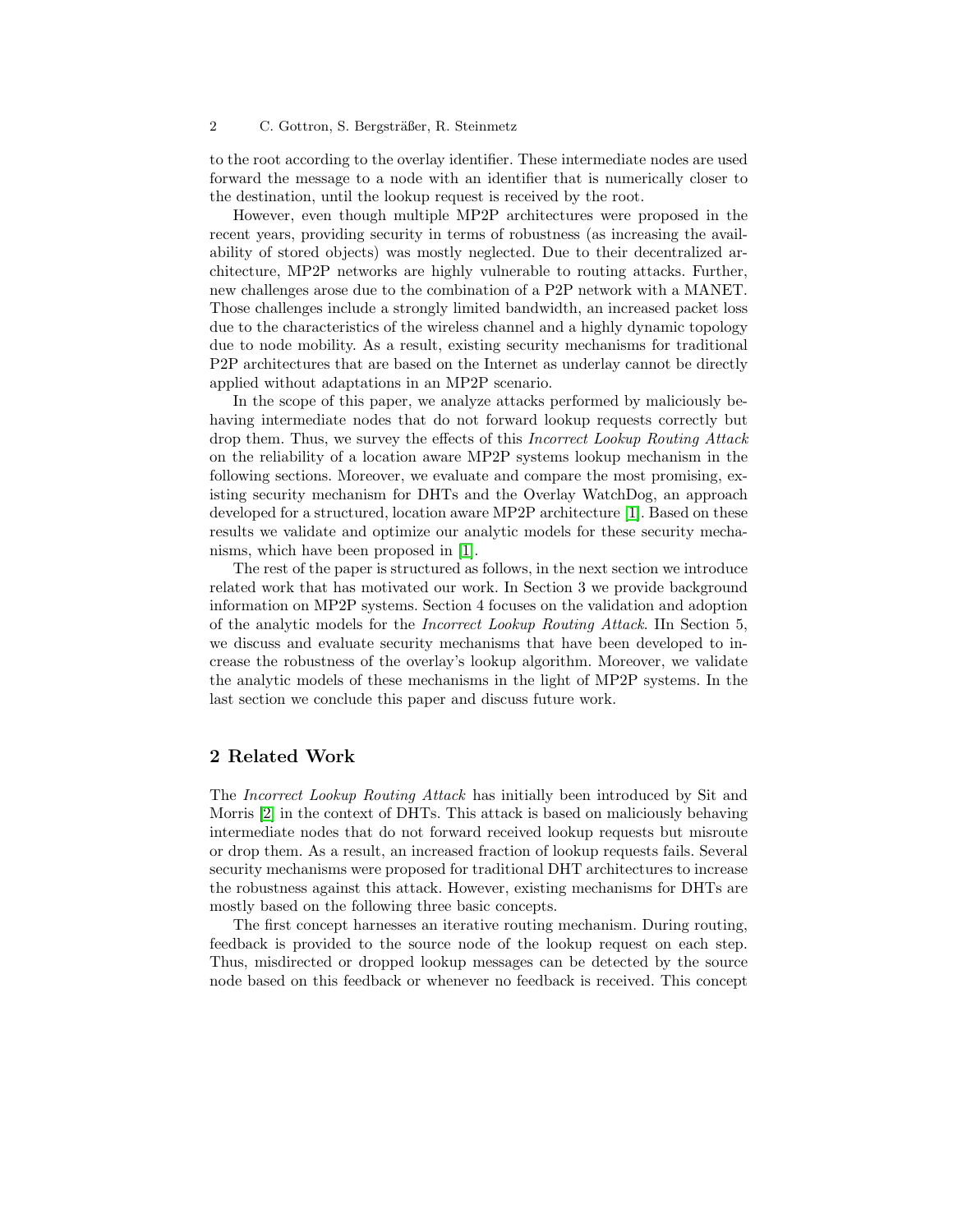has been initially introduced by Sit and Morris [\[2\]](#page-11-1). However, other mechanisms as Myrmic [\[3\]](#page-11-2) or Sechord [\[4\]](#page-11-3) are also based on an iterative lookup algorithm.

Another mechanism to increase the network's robustness against the Incorrect Lookup Routing Attack is based on introducing redundancy. Here, instead of sending a single lookup message, multiple messages are sent over different routes. Thus, the probability that at least a single lookup request is received by the destination is increased. This redundant routing has been initially proposed by Castro et al. [\[5\]](#page-11-4). However, other approaches are also based on a redundant routing algorithm, such as Cyclone [\[6\]](#page-11-5) or HALO [\[7\]](#page-11-6).

The third kind of security mechanisms harnesses the reputation of the nodes in the network to detect malicious behavior. Due to these mechanisms, messages are routed via reliable nodes only. Sánchez-Artigas et al. [\[8\]](#page-11-7) introduced a reputation based system that is combined with a redundant routing algorithm. The Exclusion Routing Protocol [\[9\]](#page-11-8) or the Higher-Reputated Neighbor Selection [\[10\]](#page-11-9) are other examples for reputation based security mechanisms.

Also MANET routing mechanisms have to rely on the benign behavior of intermediate nodes. Thus, the underlay routing can also be attacked by malicious intermediate nodes that drop messages. Marti et al. [\[11\]](#page-11-10) proposed WatchDog, an intrusion detection system (IDS) for MANETs. Messages sent via the wireless channel can be overheard by all nodes within transmission range of the sender of the message. This IDS uses those overheard message to detect malicious behavior. Whenever an intermediate node has to forward a message, WatchDog analyzes overheard messages to detect whether the message was forwarded correctly. If the message has not been forwarded within a specific amount of time, a malicious behavior is assumed. In [\[1\]](#page-11-0) we proposed an Overlay WatchDog that can also be used monitor the overlay of an MP2P System

## 3 Clustered Pastry Mobile Peer-to-Peer System

MP2P architectures, as considered in this paper, combine a MANET underlay with a P2P overlay. Thus, a completely decentralized storage and retrieval of data objects can be ensured. Yet, multiple challenges are introduced by these architectures due to the characteristics of the underlying systems. This includes a strongly limited bandwidth and an increased fraction of dropped messages due to the wireless channel. The Clustered Pastry MP2P [\[12\]](#page-11-11) system combines a MANET underlay with a DHT overlay to meet these requirements. The DHT overlay of this MP2P system is based on the Pastry [\[13\]](#page-11-12) DHT and is used to store and manage objects in a decentralized manner.

We differentiate between overlay lookups and underlay routing. A lookup is initiated whenever an application requests or stores an object from or in the network, respectively. In order to determine the root node of an object, a lookup request is sent. In most cases intermediate nodes are required to forward lookup requests. To deliver this lookup request to the next intermediate overlay node, an underlay route is required. An example for a lookup request is shown in Figure [1.](#page-3-0) The black node is the sender of the lookup request. The dark gray nodes are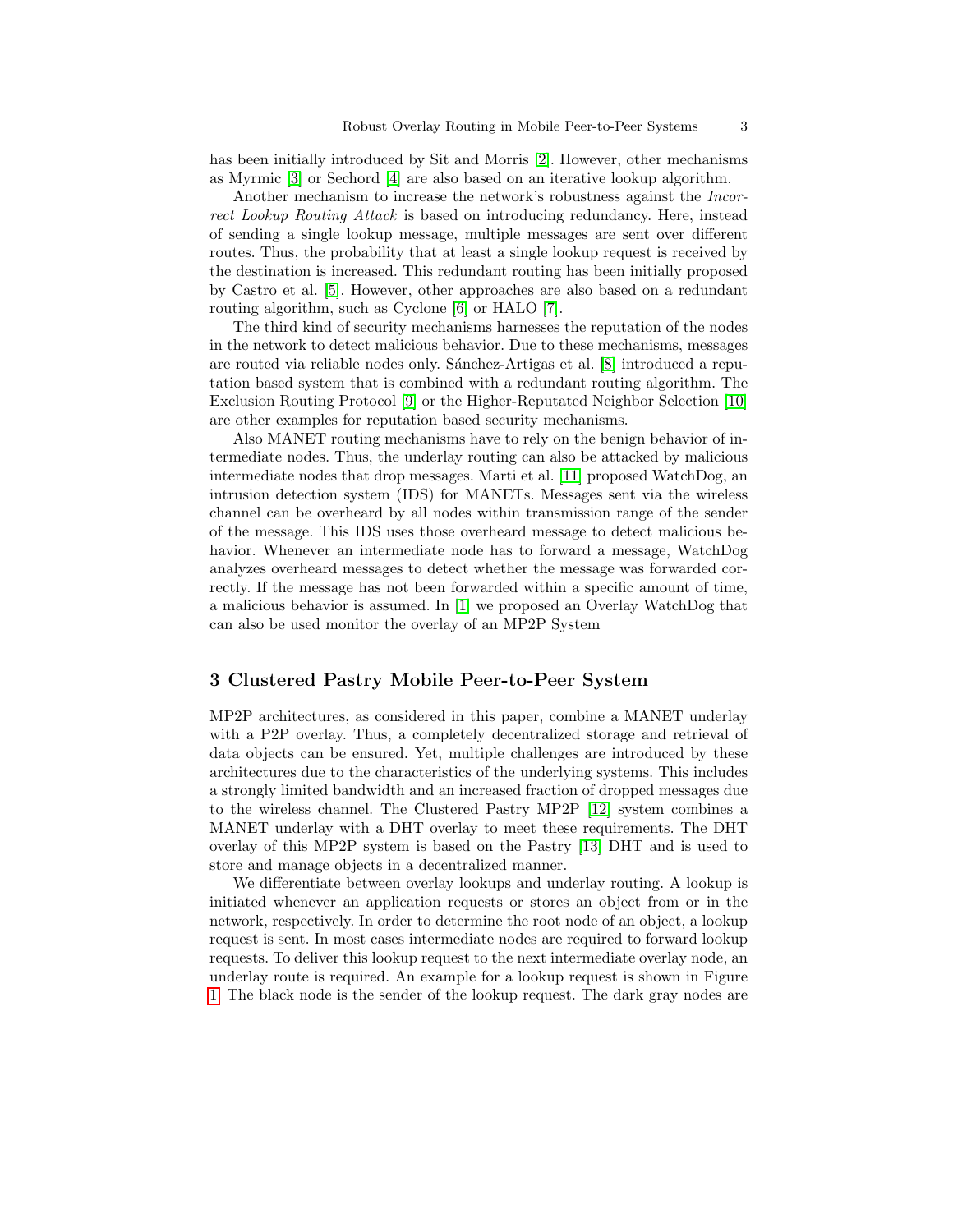

<span id="page-3-0"></span>Fig. 1. Schematic representation of a lookup process in an MP2P network

intermediate overlay nodes and the root of the requested object. As shown in the figure, most overlay hops consist of multiple underlay hops. For example, the first overlay hop consists of three underlay hops. Therefore, this first overlay hop requires a complete underlay route (from the black node to the first dark gray node).

In order to combine the underlay with the overlay efficiently, both architectures, the MANET as well as the DHT have to be adapted. We harness location awareness of the mobile nodes in order to optimize the lookup mechanism. For this, the operation area, in which the MP2P network is established, is clustered. Each cluster defines the prefix of the overlay identifier of all nodes that are located in this cluster. As the lookup mechanism of Pastry is based on forwarding the lookup message to a node that is logically closer to destination with each hop, we are able to reduce not only the virtual distance but also the physical distance to the destination with each hop. This results in a reduced overhead caused by routing. Also the average number of hops required for an overlay route is affected by our location-aware architecture. In traditional DHTs, the average number of hops is a logarithmic function of the network size. In our clustered Pastry architecture, the average overlay hops is a function of the number of clusters as shown in Equation [1](#page-3-1) [\[14\]](#page-11-13).

<span id="page-3-1"></span>
$$
h_{CP} = 1 + \log_{(2^b)}(C) * (1 - \frac{1}{2^b})
$$
\n(1)

### 3.1 Implementation, Assumptions, and Setting

We implemented the previously introduced MP2P architecture for the OM- $NeT++$  [\[15\]](#page-11-14) simulator. Moreover, we integrated security mechanisms that have been discussed in Section [2](#page-1-0) into this implementation of the Clustered Pastry MP2P system.

In the underlay we assume bidirectional links. Furthermore, all nodes participate in the MP2P network. The fraction of malicious nodes  $f$  is defined by  $0 \leq f \leq 0.5$ . Malicious nodes may initiate insider attacks. We assume that security mechanisms are in use to harden the underlay against MANET related attacks. Furthermore, we assume that a public key infrastructure is available and that nodes are able to to sign sent messages. Using identity based cryptography [\[16\]](#page-11-15) would be a promising approach as, otherwise, every node has to know the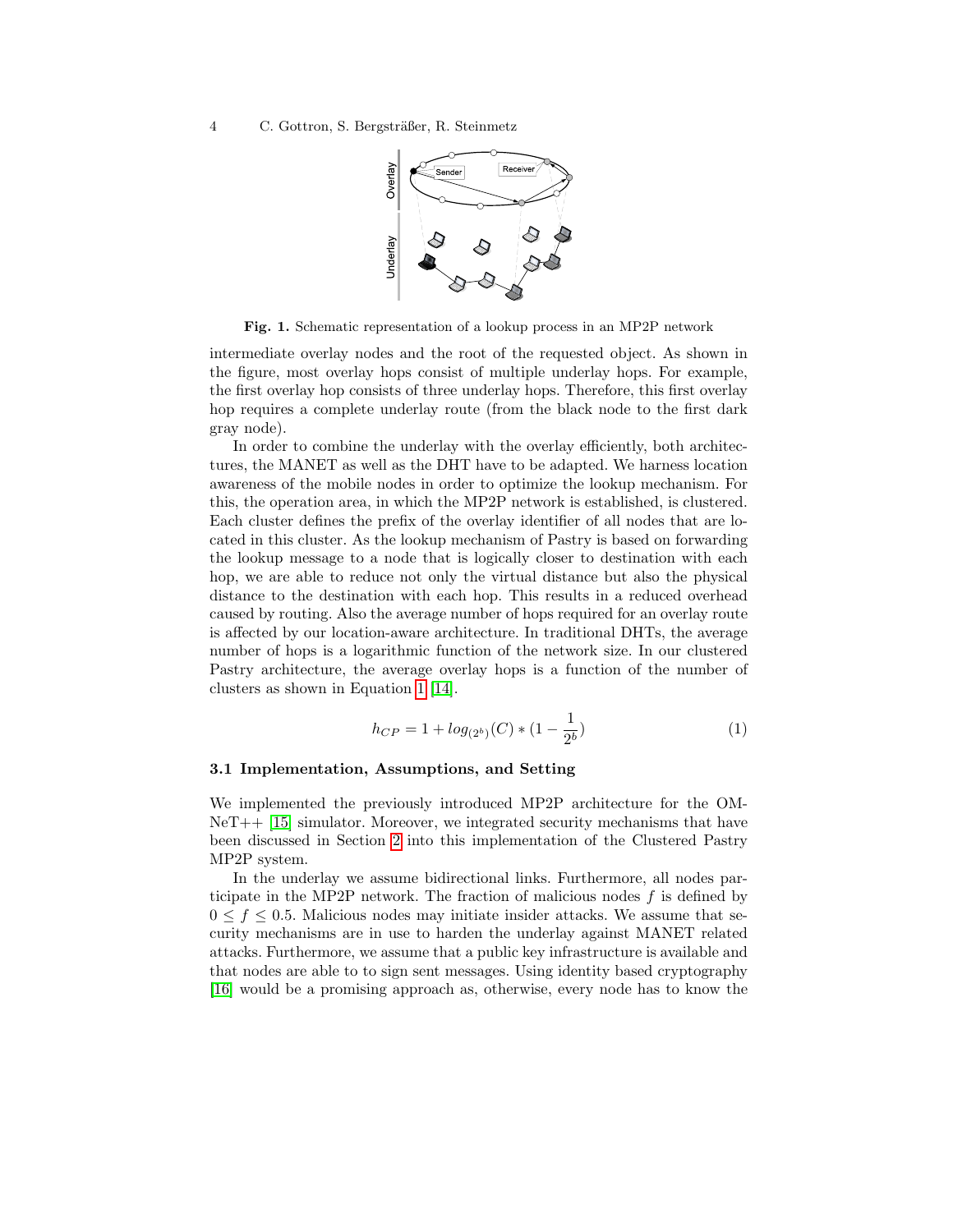public keys of each node in the network. Yet, in the interest of simplification we assume pre-shared keys.

We assume a disaster relief scenario where the first responders are equipped with mobile nodes. Due to this fact, a rather low number of nodes participate in our MP2P network compared to traditional static P2P file-sharing scenarios. Therefore, we simulated our scenarios with 100 nodes. Each node was mobile using the random waypoint model. As we assume that all nodes were carried by pedestrians, the node speed was randomly chosen between  $0 \text{ m/s}$  and  $1 \text{ m/s}$ . The transmission range was according to WiFi in an open field up to 200m. Further, all nodes were placed randomly in a field with a total size of  $1100m * 1100m$ . The field size was chosen such that a connected network is typically achieved. We used 4 clusters in our scenarios as proposed by [\[12\]](#page-11-11) for scenarios with 100 nodes.

## 4 Incorrect Lookup Routing Attack

DHTs and, therefore, MP2P architectures that are based on a structured overlay have to rely on the benign behavior of intermediate nodes during a lookup. Those intermediate nodes have to forward received lookup requests correctly toward the destination node. Yet, benign behavior cannot always be assumed. Malicious nodes that perform the Incorrect Lookup Routing Attack drop or misroute incoming lookup requests.

According to Castro et al. [\[5\]](#page-11-4), the impact of the Incorrect Lookup Routing Attack on a recursive lookup request depends on the fraction of maliciously behaving nodes  $(f)$  and the overall number of hops  $(h)$ . The resulting model that displays the fraction of successfully completed lookups is shown in Equation [2.](#page-4-0)

<span id="page-4-0"></span>
$$
\sigma = (1 - f)^{h-1} \tag{2}
$$

### 4.1 Validation of Castro et al.'s Model in MP2P Scenarios

The analytic model proposed by Castro et al. has been developed in the light of traditional static DHTs. Thus, characteristics of MP2P systems have been neglected. Therefore, we simulated Clustered Pastry in scenarios with maliciously behaving intermediate nodes that drop incoming lookup messages. As the model proposed by Castro et al. [\[5\]](#page-11-4) predicted a strong impact of the number of average overlay hops required for a lookup, scenarios have been simulated with 2, 4 and, 16 clusters. Thus, on average a lookup has to be forwarded 1.5, 2 and 3 times, respectively. As shown in Figure [2,](#page-5-0) the outcome of the simulation of these scenarios with a fraction of up to 50 % of maliciously behaving nodes matches quite good with the analytic model. Yet, the analytic prediction fails in scenarios with a small fraction or high fraction of malicious nodes. On one hand, this is the result of neglecting the impact of the lossy wireless channel. Therefore, we proposed an adapted model that considers the fraction of lost messages due to, e.g.,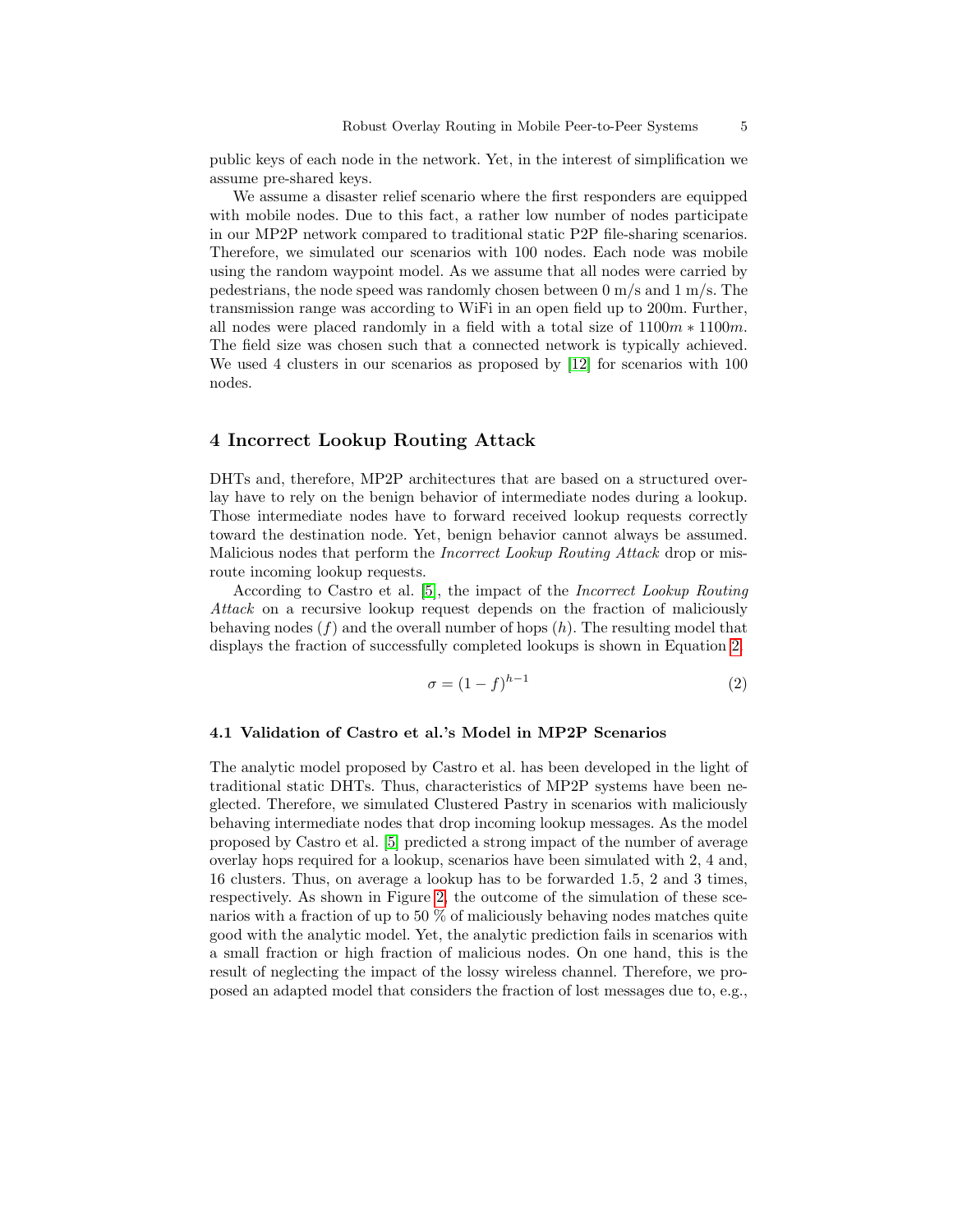

<span id="page-5-0"></span>Fig. 2. Impact of the *Incorrect Lookup Routing Attack* on a recursive, unsecured lookup algorithm

the collisions of sent packets. This can be seen in settings without maliciously behaving nodes. Moreover, Clustered Pastry harnesses a basic replication mechanism in order to ensure the availability of objects even in scenarios with a churn. However, these replicas are not used during a lookup, but only to redistribute whenever a root node leaves a cluster or the network. Yet, whenever lookup is initiated, locally stored objects and replicas are used if available. As a result, we developed an optimized Equation as shown in Equation [3.](#page-5-1) The probability  $p_{loss}$  represents the fraction of lost lookup messages per overlay hop. Moreover, the number of nodes in the Network  $(N)$  and the average number of root nodes of an object  $(N_{rep})$  are used to cover the impact of the basic replication mechanism. As shown in Figure [2,](#page-5-0) this adapted analytic model matches the simulation results better than the analytic model proposed by the related work.

<span id="page-5-1"></span>
$$
\sigma_{Optimized} = \sigma * \frac{N - N_{rep}}{N} * p_{loss}^h + \frac{N_{rep}}{N}
$$
\n(3)

# 5 Security Mechanisms

In Section [2,](#page-1-0) different security mechanisms were introduced that were developed for DHTs to reduce the impact of the Incorrect Lookup Routing Attack. In this section we evaluate the most promising approaches in the context of MP2P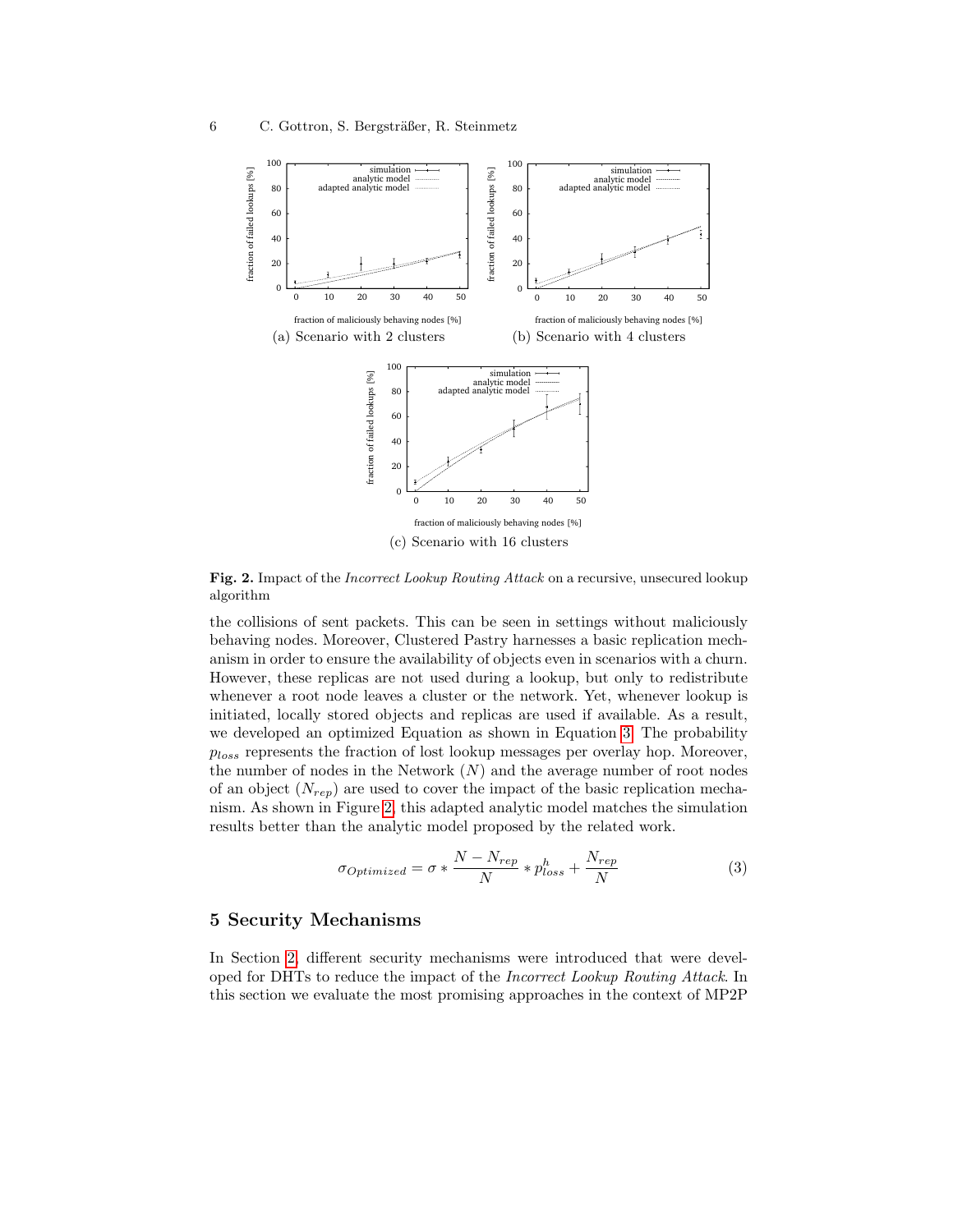<span id="page-6-1"></span>

<span id="page-6-2"></span>Fig. 3. Comparison of the analytic models with the simulation results of a redundant and iterative routing algorithm

systems. This includes the adapted WatchDog approach, the iterative and redundant routing algorithm. Reputation based mechanisms are neglected as we assume that the lossy wireless channel would result in a high fraction of false positives. In [\[1\]](#page-11-0), analytic models for the iterative, the redundant and the Overlay Watchdog security mechanism have been introduced. However, these models have not been validated by now and consider failed lookups due to malicious behavior only.

### 5.1 Iterative Routing Algorithm

The iterative routing mechanism ensures reliable lookup services due to the feedback provided to the source of the lookup as discussed in [\[2\]](#page-11-1). Yet, the source node is only able to respond to incorrectly routed or dropped lookup requests as long as sufficient addresses of nodes are available, that may be used as next hop intermediate nodes. Therefore, the number of routes per routing table entries  $(r)$ limits the efficiency of the iterative security mechanism regarding the fraction of successful lookups ( $\sigma_{Iterative}$ ). Moreover the number of intermediate nodes that are required to forward the lookup request  $(h)$  also affects the probability of a successfully completed lookup as shown in Equation [4](#page-6-0) [\[1\]](#page-11-0).

<span id="page-6-0"></span>
$$
\sigma_{Iterative} = (1 - f^r)^{h-1} \tag{4}
$$

To validate this analytic model, we simulated scenarios with 4 clusters, 100 nodes, and maliciously behaving intermediate nodes. The efficiency of the iterative lookup mechanism is evaluated by measuring the fraction of the failed lookups. As shown in Figure  $3(a)$ , the fraction of failed lookups is displayed as a function of the fraction of malicious nodes in the network. The simulation results indicate that the iterative lookup mechanism introduces a high fraction of failed lookups. This is a result of the increased traffic due to the feedback provided to the source of the request. As network congestion is neither considered by the basic nor the adapted models, analytical models can not be used to predict the fraction of failed lookups due to the iterative lookup mechanism.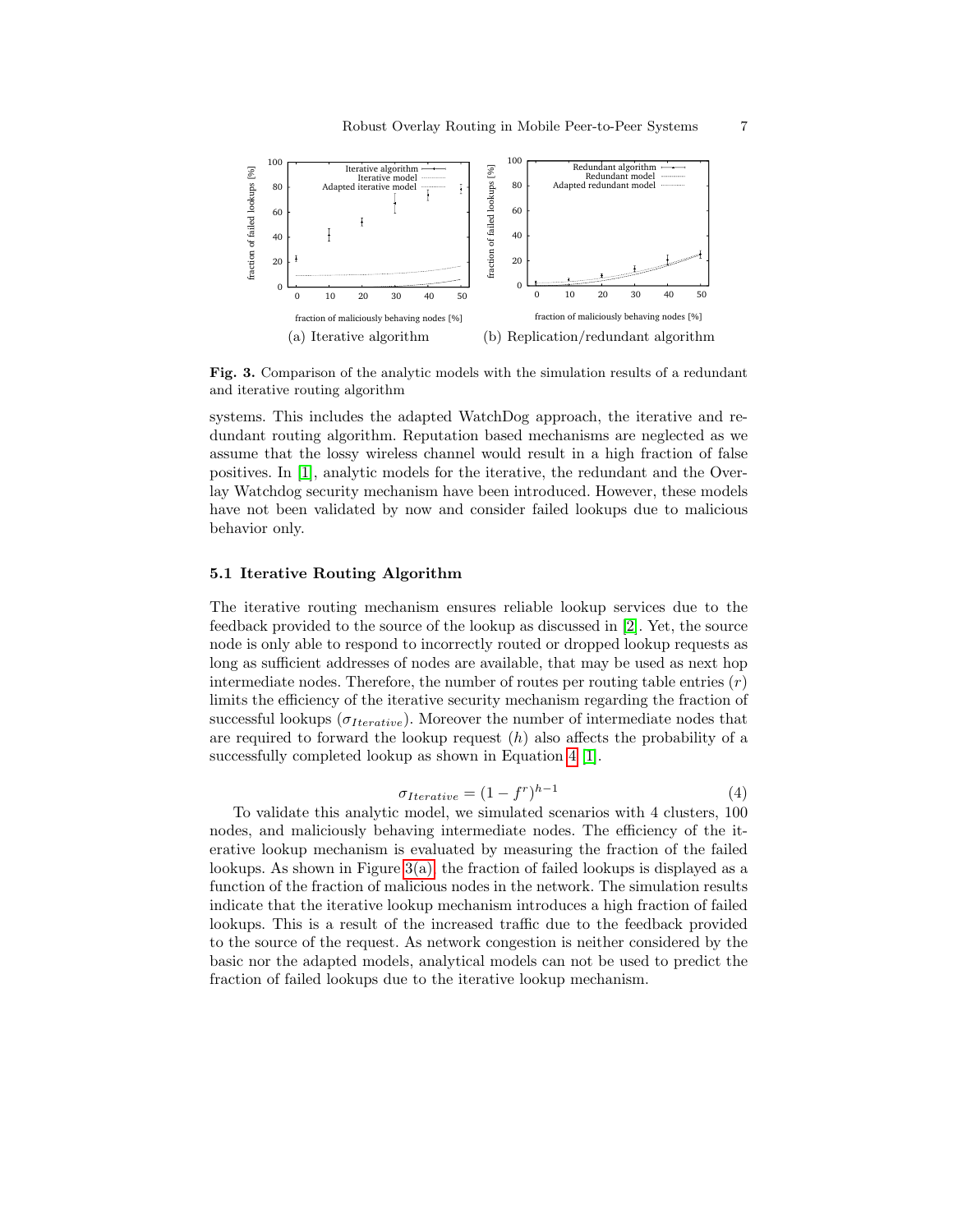#### 5.2 Replication and Redundant Routing

As multiple orthogonal routing paths to a single root node are hard to ensure, we harness replicas to deploy a robust routing mechanism. In [\[14\]](#page-11-13) we proposed multiple replication mechanisms for Clustered Pastry that harness the location awareness to distribute the replicas efficiently. The Optimized Cyclic Replica Allocation (OCRA) mechanism has been shown to be the most efficient scheme to distribute replicas in our location aware MP2P system. OCRA allocates replicas to opposing geographical areas (clusters) in the MP2P system. Due to this geographical diversity of the replicas and the location aware structure of the routing table of Clustered Pastry, orthogonal routes to each replica are ensured [\[14\]](#page-11-13). Thus, a redundant routing mechanism is enabled.

The resulting fraction of successfully completed lookups is described by Equa-tion [5](#page-7-0) [\[1\]](#page-11-0) and is a function of the fraction of maliciously behaving nodes  $(f)$ , the number of parallel requests that have been sent  $(s)$ , and the average number of required overlay hops per lookup  $(h)$ . However, the number of sent requests is limited by the number of distributed replicas, in order to ensure orthogonal routing paths. Contrary to sending the requests in parallel as proposed by [\[5\]](#page-11-4), redundant lookups are only initiated when a lookup fails. Moreover, the replica that is located geographically closest is routed first. Due to this adoptions, the traffic overhead can be reduced.

<span id="page-7-0"></span>
$$
\sigma_{Redundant} = 1 - (1 - (1 - f)^{h-1})^s \tag{5}
$$

We simulated this redundant routing algorithm in settings with 100 nodes, 4 clusters, and maliciously behaving intermediate nodes. Moreover, a replica is stored for each object that has been stored in the network using the OCRA replication mechanism. A comparison between the outcome of these simulations and the analytical model of Equation [5](#page-7-0) is shown in Figure [3\(b\).](#page-6-2) The analytical model of the fraction of failed lookups is quite similar to the simulation results. Yet, the basic replication mechanism as well as the characteristics of the wireless transmission channel have been neglected. Therefore, we harness Equation [3](#page-5-1) to derive an adapted analytical model. By considering the increased amount of replicas, the adapted analytical model matches the outcomes of the simulations.

## 5.3 Overlay WatchDog

In [\[1\]](#page-11-0) we introduced a theoretical approach on how to improve the robustness of the lookup mechanism while keeping the overhead on a reasonable level. This approach is based on an adapted WatchDog mechanism. In the following paragraphs, we discuss this adapted approach.

Mostly, multiple overlay hops are required for a single lookup. For each of those overlay hops an underlay route is required. The traditional WatchDog is only capable of detecting malicious behavior on the network layer and, therefore, can only detect malicious behavior on the underlay route between two overlay nodes. Thus, further information is required in order to detect malicious overlay behavior. In Figure [4](#page-8-0) an example for a lookup is shown. Nodes marked with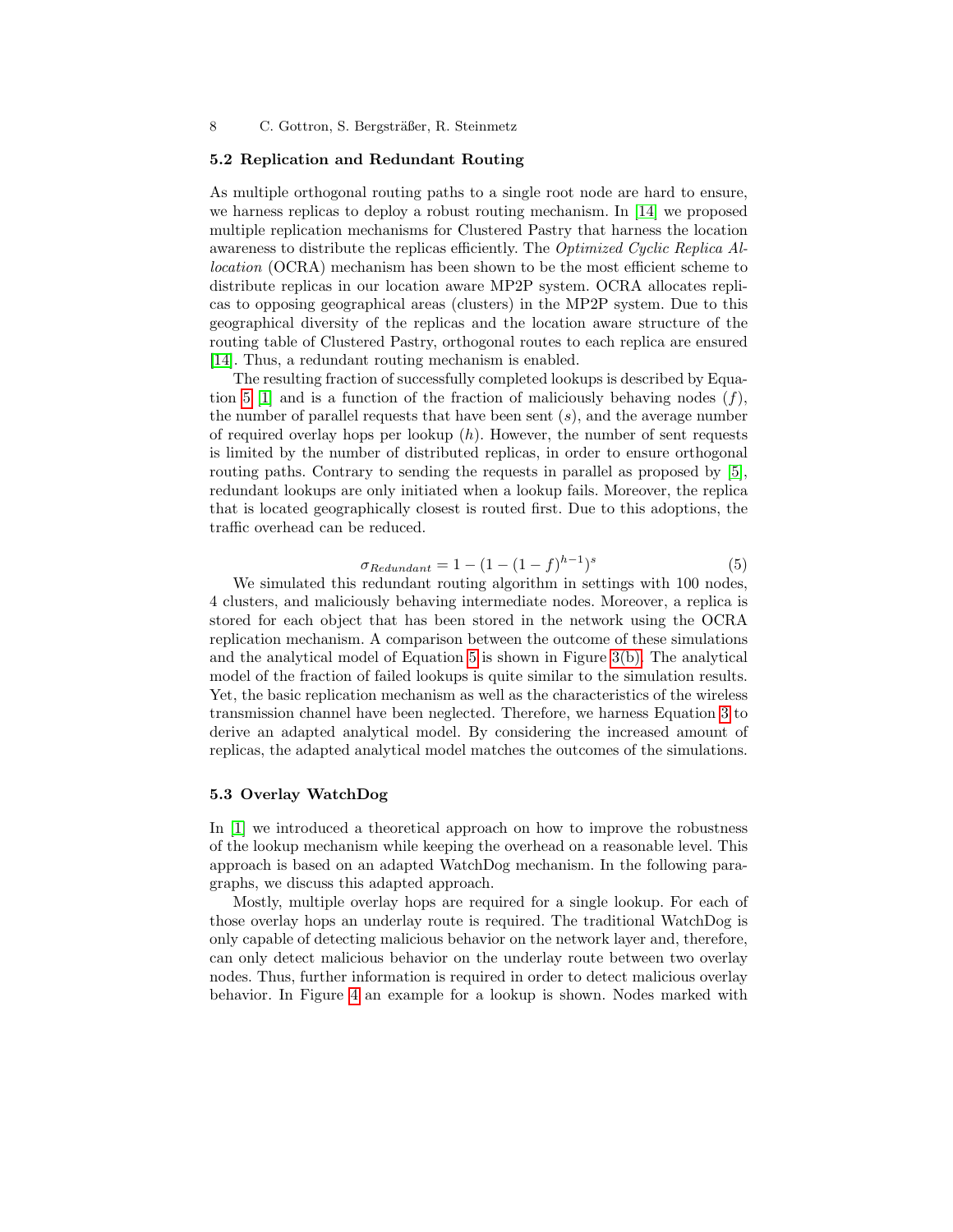

<span id="page-8-0"></span>Fig. 4. An example of an MP2P lookup

uppercase letters are involved in the lookup and, therefore, are either overlay intermediate nodes  $(B)$ , the source  $(A)$ , or the destination of the lookup  $(C)$ . All other nodes are either intermediate underlay nodes  $(a, b, c, d)$  or nodes that are not involved in the overlay or the underlay routing  $(x)$ . Two overlay hops are required in order to forward the request from the source node to the destination node. Therefore, two underlay routes are required to perform the lookup. Route one from node  $A$  to  $B$  and route two from node  $B$  to  $C$ . The traditional WatchDog mechanism is capable of detecting malicious behavior within any of those underlay routes. Yet, a maliciously behaving node  $B$  that performs the Incorrect Lookup Routing Attack within the P2P overlay can not be detected. Therefore, the WatchDog mechanism has to be adapted in order to also detect malicious behavior in the overlay.

Whenever a lookup request is received by a node, this node has to determine whether the next hop node is part of the overlay route. Therefore, the intermediate nodes have to be aware of the overlay identifier of the physical neighbors as well as of the destination identifier of the request. Furthermore, basic information about the lookup mechanism is required. The lookup mechanism is well defined in DHTs and, therefore, malicious behavior that violates this algorithm can be detected by an adapted WatchDog with little effort. The overlay identifier of the destination node can be determined by cross-layer information. The destination identifier has to be extracted from the lookup request message. Therefore, overlay messages have to be identified and processed by the underlay. In our example, only two nodes  $(b \text{ and } d)$  have an overlay node as next hop. Both nodes have to compare the node identifier of the next hop node with the destination identifier extracted from the lookup message. As a result, node b identifies node B as intermediate overlay node. Therefore, node B has to forward the message to a node that is logically closer to the destination identifier. As node  $b$  is aware of this, messages sent by node  $B$  have to be overheard in order to detect a message that includes the lookup request with a next hop overlay node that satisfies the constrains of the overlay routing algorithm. In the example, the next hop overlay node is the destination. Therefore, a benign behavior is assumed by the adapted WatchDog mechanism at node b. Node d on the other hand identifies the next hop node  $C$  as destination of the lookup request. A benign behavior is detected when a reply message is sent, to the sender of the request.

Whenever a node detects malicious behavior, the node has to respond in order to increase the network's robustness. The node, that has detected the malicious behavior has to be within transmission range of the malicious node and, therefore, has to be physically close to this node. Due to this, the probability that the node that has detected the malicious behavior is within the same cluster as the malicious node is high. Due to this, both nodes have similar routing table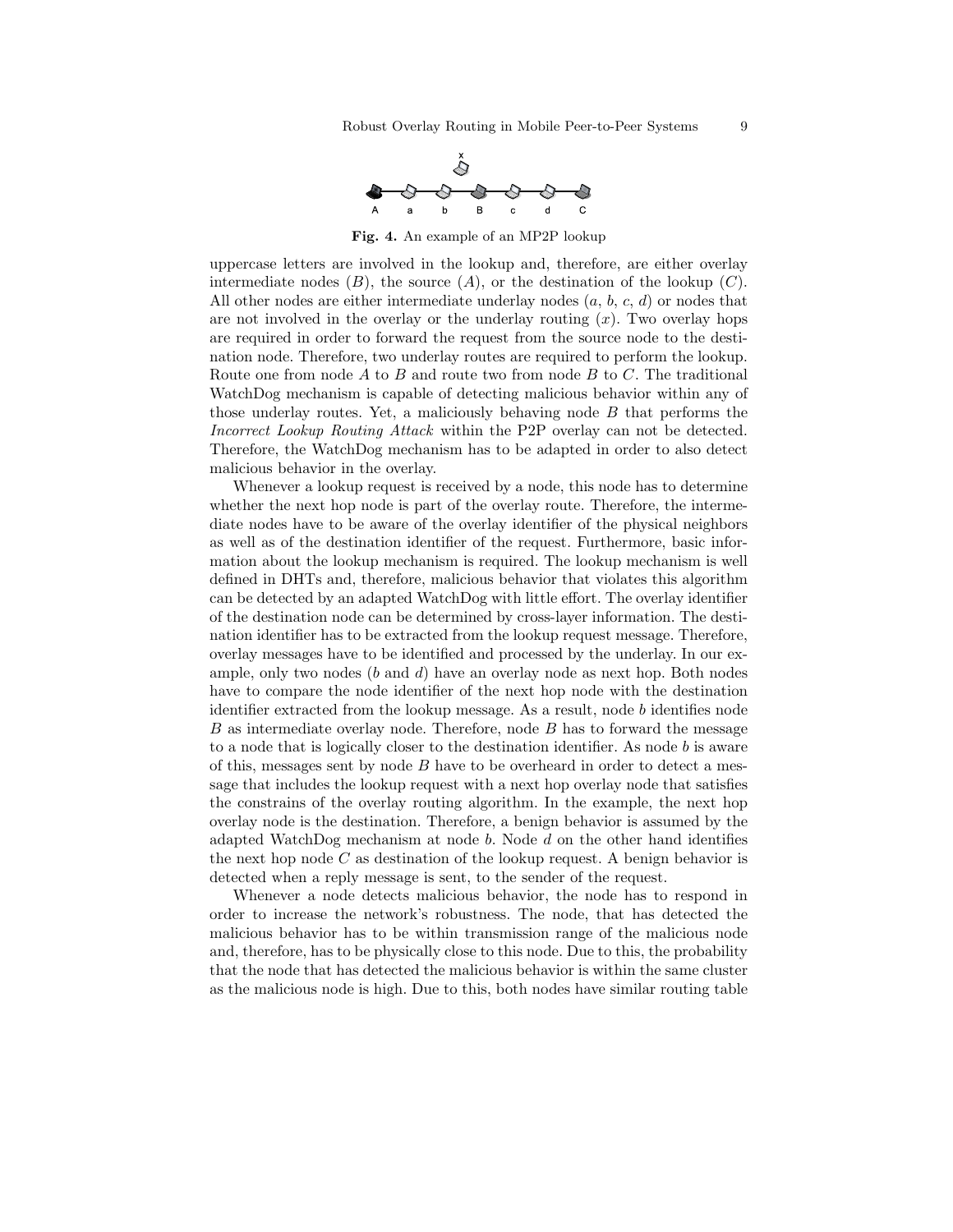

<span id="page-9-1"></span>Fig. 5. Robustness provided by the Overlay WatchDog to the Incorrect Lookup Routing Attack

entries and the node that has detected the malicious behavior is able to provide the same routing functionality as the malicious node should provide. This results in a reduced overhead as no notification message is required.

As shown in Equation [6](#page-9-0) [\[1\]](#page-11-0), the fraction of successful lookups ( $\sigma_{OverallW atchdog}$ ) strongly depends on the number of overlay hops. Yet, also the number of physical neighbors  $(n)$  and the number of routes per routing table entries  $(r)$  affects the impact of maliciously behaving intermediate nodes.

<span id="page-9-0"></span>
$$
\sigma_{OverlayWatchdog} = \left(\sum_{i=1}^{r} \left(\sum_{j=1}^{n} f^j * (1-f)\right)^i * (1-f) + (1-f)\right)^{h-1} \tag{6}
$$

Again, we simulated a scenario with 100 nodes and 4 clusters. As shown in Figure [5,](#page-9-1) these simulation results of the Overlay WatchDog mechanism match the prediction of the previously discussed analytic model, especially when considering the adaption of Equation [3.](#page-5-1)

### 5.4 Comparism of the Security Mechanisms

By now we have simulated a unsecured recursive routing algorithm and three different security mechanisms in the context with the Incorrect Lookup Routing Attack. In Figure [6](#page-10-0) the fraction of failed lookups of these mechanisms is shown as a function of the fraction of malicious nodes in the network. As the recursive lookup mechanism does not provide any robustness against this attack, a high fraction of lookup messages is dropped. The Overlay WatchDog approach and the redundant routing mechanism provide better results compared to the recursive mechanism, while the iterative algorithm performs worse, even in scenarios without maliciously behaving nodes.

The WatchDog mechanism benefits from the structure of the geographically clustered architecture, as mentioned in the previous subsection, and, therefore, introduces a minimal overhead. Whenever a maliciously behaving intermediate node drops a lookup message, the Overlay Watchdog defines another node in the physical neighborhood that provides the lookup services that have been denied by the malicious node. Thus, only a minor overhead of about 5% of the overall overlay traffic is introduced by this security mechanism.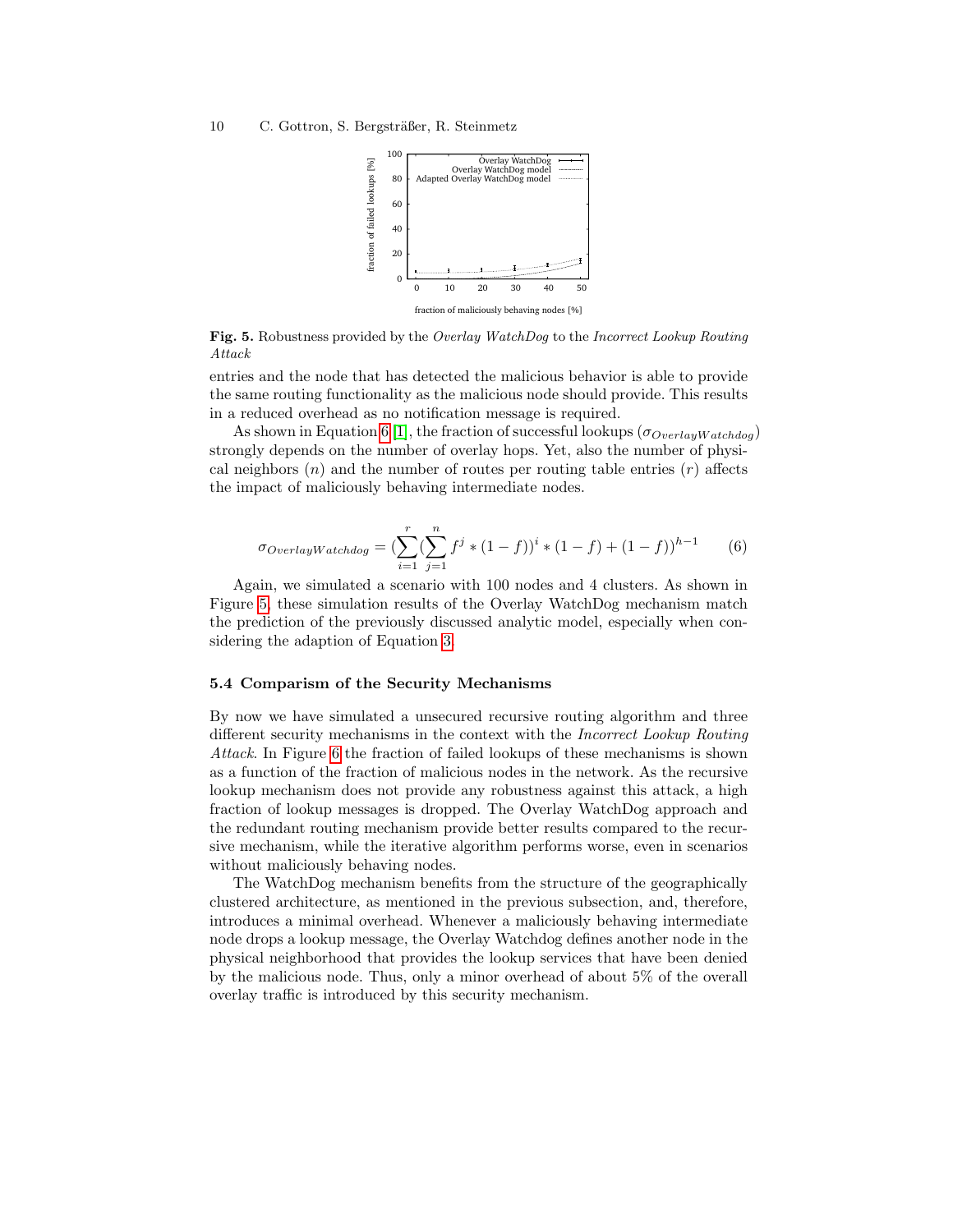

<span id="page-10-0"></span>Fig. 6. A comparison between the different security mechanisms

The iterative mechanism on the other hand requires feedback at the sender side whenever a lookup message is received by an intermediate node (no matter whether this node behaves maliciously or benignly). Therefore, an increased number of control messages is required. This results in a highly increased fraction of collisions in the wireless channel and, therefore, in the highly degraded reliability of the lookup mechanism, as discussed previously.

The redundant routing mechanisms also introduces replicas. Thus, excellent results are achieved in scenarios with a small fraction of maliciously behaving intermediate nodes. This is the result of the adapted lookup mechanism that always requests the physically closest replica. Therefore, the probability of a dropped lookup message due to the lossy wireless channel is reduced. Yet, due to the distribution of the replicas, the overall traffic is increased by 10%.

To sum it up, the redundant, replication based mechanism provides the most reliable lookup services in scenario with only a small fraction of maliciously behaving intermediate nodes. Yet, this mechanism introduces the highest traffic overhead. However, the Overlay Watchdog provides the best results in scenario with an increased fraction of malicious nodes. The iterative routing algorithm results in a congested network and, therefore, performs worse than the unsecured recursive routing algorithm.

## 6 Conclusions and Future Work

Multiple MP2P architectures have been proposed in the recent years. Those architectures benefit from the underlying decentralized architectures. Yet, the robustness of the lookup mechanism against maliciously behaving intermediate nodes during a lookup was neglected by now. Therefore, we discussed the impact of the Incorrect Lookup Routing Attack attacks on a structured, location aware MP2P architecture in this paper. As shown, the *Incorrect Lookup Routing Attack* is able to decrease the efficiency of the lookup algorithm strongly. We have evaluated mechanisms to increase the robustness of the routing mechanism. It has been shown that the Overlay WatchDog and the redundant routing mechanism provide the best results in such a scenario. Moreover, we were able to validate